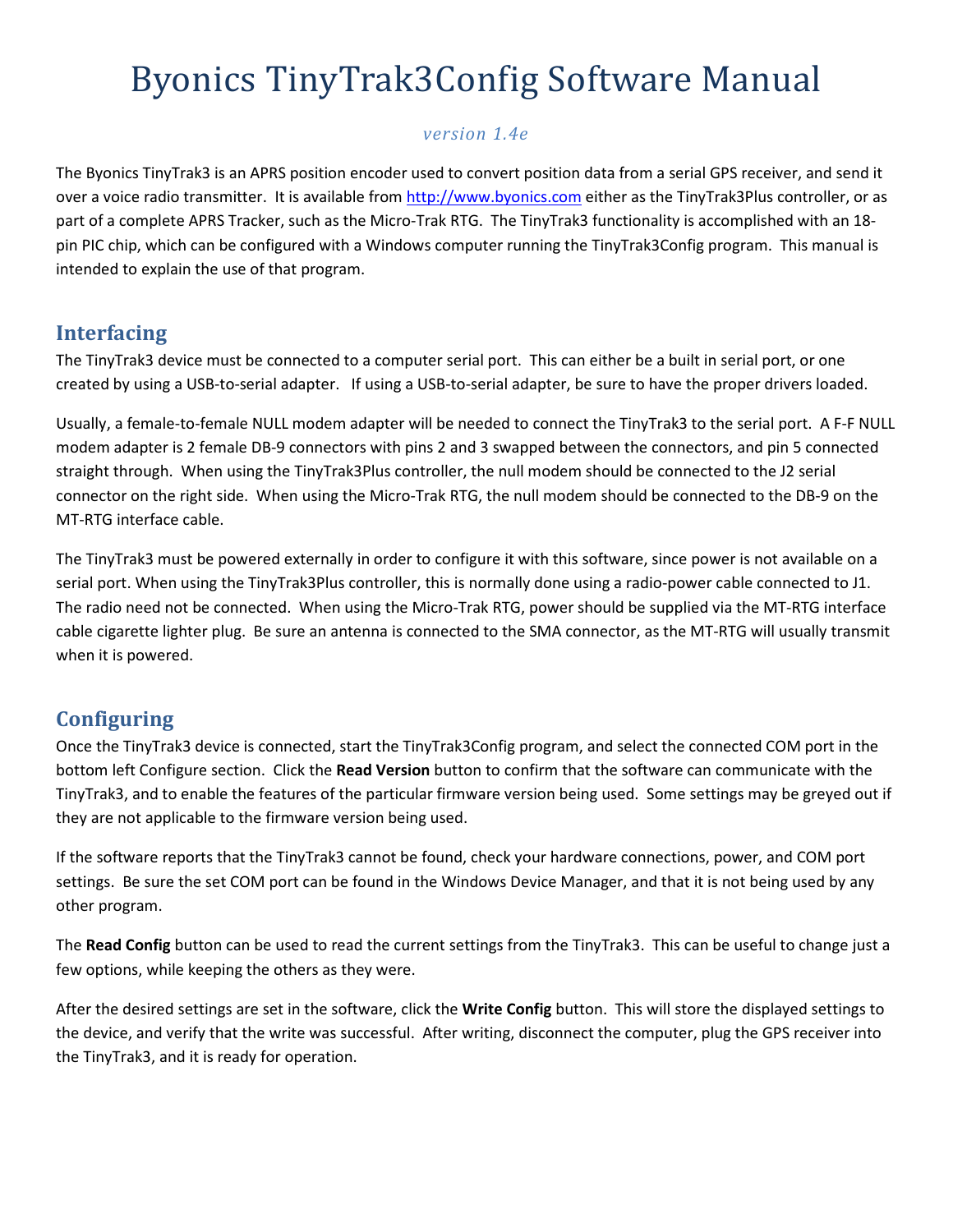## **Settings**

This section will explain each of the settings in the TinyTrak3Config dialog windows. When started, the program should look similar to this:

| $\mathbf x$<br>TinyTrak3Config v1.4                                                                                                                 |                                                                                                                                                                                                                                                                                                                                                                                 |  |  |  |  |  |  |  |  |  |  |
|-----------------------------------------------------------------------------------------------------------------------------------------------------|---------------------------------------------------------------------------------------------------------------------------------------------------------------------------------------------------------------------------------------------------------------------------------------------------------------------------------------------------------------------------------|--|--|--|--|--|--|--|--|--|--|
| Primary<br>Secondary                                                                                                                                |                                                                                                                                                                                                                                                                                                                                                                                 |  |  |  |  |  |  |  |  |  |  |
| <b>NOCALL</b><br>Callsign<br>WIDE1-1, WIDE2-1<br>Path<br>Table /<br>Symbol<br>144.390<br>Frequency<br><b>MHz</b><br>Timing<br>267<br>Auto TXD<br>ms | Only Send Valid<br>⊮<br>☞<br><b>Transmit Altitude</b><br>Send 300 Baud<br><b>Allow TTL Serial</b><br>Serial 9600 Baud<br>No TX Out on PTT In<br><b>TX Twist</b><br>⋉<br>Serial Out High<br>Send DAO<br>⊽<br>Alternate Digi Paths<br>No Startup Packet<br>Invert CD In<br>Send NMFA<br>Timestamp None $\mathbf{v}$<br>MIC-E<br>In Service<br>Message<br>$\overline{\phantom{a}}$ |  |  |  |  |  |  |  |  |  |  |
| 120<br>Auto TX Rate<br>sec<br>67<br>Manual TXD<br>ms<br>30<br>Manual TX Rate<br>sec<br>1578<br><b>Ouiet Time</b><br>msec<br>Calibration 128         | $\nabla$ Enable<br>$\vert$<br>Force Printable<br>Path<br>Conventional<br>Time Slotting<br>15<br>$\Box$ Enable<br>Offset<br>sec<br>SmartBeaconing<br>Slow Speed<br><b>MPH</b><br>5<br>$\Box$ Enable<br>Slow Rate                                                                                                                                                                 |  |  |  |  |  |  |  |  |  |  |
| Status<br>Text   TinyTrak3<br>Send Separate<br>Send Every   4<br>Don't Send '>'<br><b>Edit Telemetry</b>                                            | 1800<br>sec<br>27<br>deg<br>Min Turn Angle<br>255<br>Turn Slope<br>Fast Speed 65<br><b>MPH</b><br>5<br>sec<br>Min Turn Time<br><b>Fast Rate</b><br>90<br>sec<br>Power Switch<br>3<br>Enable<br>sec                                                                                                                                                                              |  |  |  |  |  |  |  |  |  |  |
| Configure<br><b>Test Tones</b><br>Read Config<br>Send 1200Hz<br>COM1<br>Send 2200Hz<br><b>Read Version</b><br>Write Config                          | Send Both<br>Save<br><b>Stop Test</b><br>Load<br>Quit                                                                                                                                                                                                                                                                                                                           |  |  |  |  |  |  |  |  |  |  |

## Primary/Secondary Configuration Tabs

The TinyTrak3 is capable of store two complete sets of configuration data, and the selected tab tells which configuration bank is being viewed or edited. The user can select which configuration bank to use during operation by adding a SPST switch to the TinyTrak3Plus or Micro-Trak RTG circuit board. If no switch is installed, or if the switch is open, the primary settings will be used. When the switch is closed, the secondary settings will be used. Switching between settings generally causes all running internal timers to reset, and a transmission to be sent with the newly selected bank of settings.

## Callsign

The callsign sets the identification of the tracker. This is typically an amateur radio callsign, optionally followed by an SSID. The SSID is a dash, followed by a number from 1 to 15, and is used to uniquely identify multiple trackers belonging to the same amateur radio operator, such as N1ABC-4. A "tactical callsign" can be used in place of the amateur callsign, such as FOLLOW to indicate a follow vehicle. When using a tactical callsign, a valid amateur callsign should be used in the Status Text to comply with amateur radio identification requirements. The callsign can be up to 6 capital letters or numbers, plus the SSID.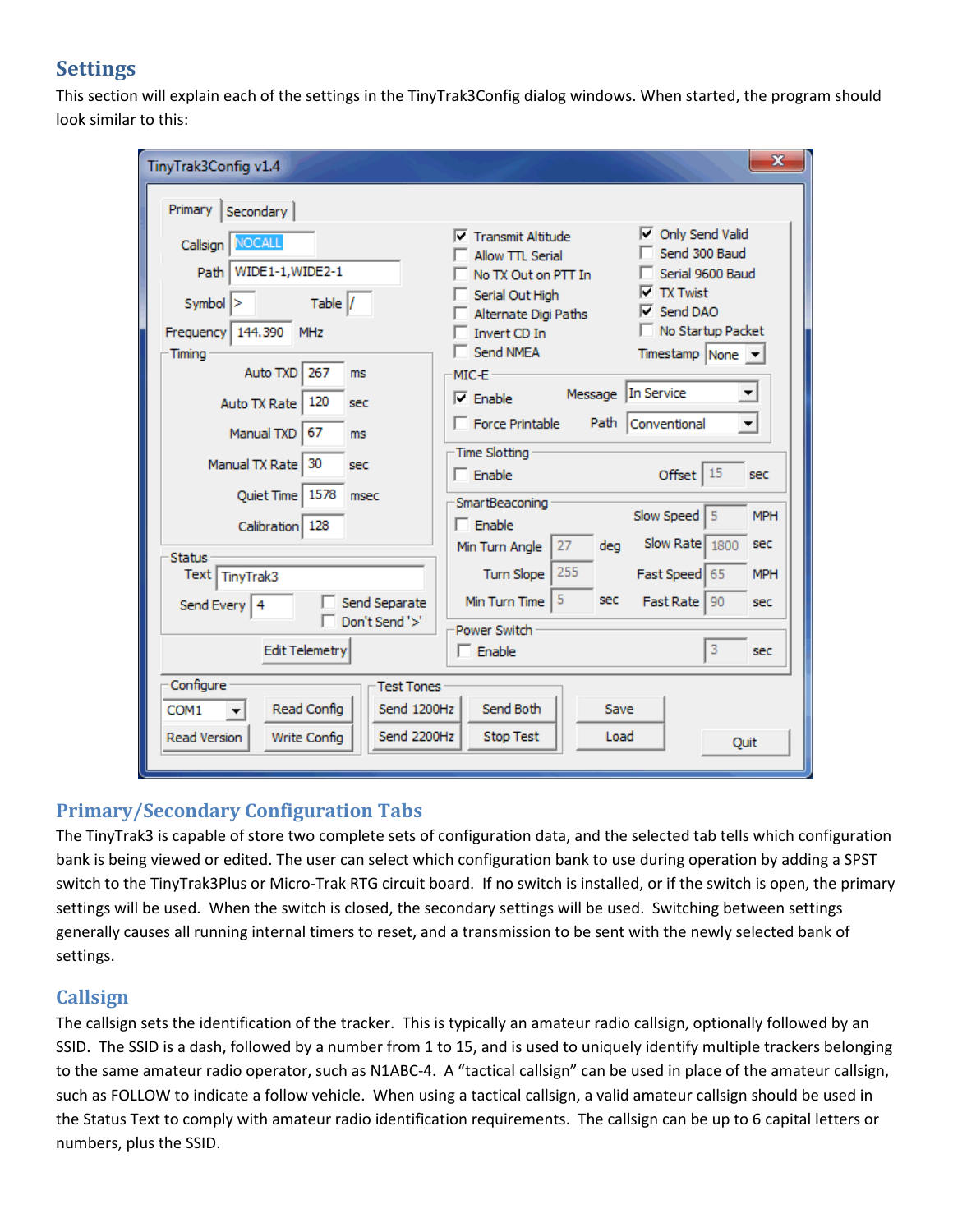#### Path

The optional Path sets the desired digipeater network path the transmissions should follow. The standard for most locations is WIDE1-1, WIDE2-1 which means to be repeated by a low level fill in digipeater, and then repeated by a high level digipeater. Some areas have a different convention for their local digipeaters. Note that more callsign used in the path will limit the space available for status text and some other options.

## Symbol and Symbol Table

These two options set the desired symbol to be displayed on the map. The Symbol is specified as a single character, such as > to represent a car. The Table is also a single character, usually  $\prime$  to select the primary symbol table, or \ to select the secondary symbol table, but other characters can also be used here to specify an overlay. Symbols are not used when sending NMEA protocol (the Send NMEA setting). Refer to the APRS Symbols section below for most common symbols. Note that the TinyTrak3 does not send the actual graphical icon, just the character code to request a particular symbol. It is up to the APRS mapping program that displays the station as to how it will actually look.

#### Symbol Table

The Symbol Table, along with the Symbol code above, sets the desired symbol.

#### Frequency

The frequency sets the desired transmit frequency on devices with a frequency agile transmitter, such as the Micro-Trak RTG FA. The frequency commonly used for North America is 144.39MHz. and for Europe is 144.800MHz.

#### Auto TXD

The Auto TXD (Transmit Delay) sets the time in milliseconds between the radio being keyed to transmit, and the actual data being sent. The purpose for this delay is to allow the transmitter and receiver to synchronize without missing any important data. This setting is only applicable for automatic transmissions triggered by the Auto TX Rate.

#### Auto TX Rate

The Auto TX Rate sets how often a position report should be sent. Typically this is set to 120 seconds (2 minutes). Setting to a lower time is not recommended when using the national APRS frequency, as it will make it difficult for all users to share the receiving network.

#### Manual TXD

The Manual TXD (Transmit Delay) is similar to the Auto TXD, but applies to manual transmissions. Manual transmissions are those triggered by a microphone PTT line wired to the TinyTrak3. When this is enabled, the TinyTrak3 will watch for the manual PTT to be released by the user, and the hold the PTT for a bit longer to send the position report at the end of the voice transmission. Because the transmitter was already active for the voice transmission, a shorter TXD is needed here than for automatic transmissions.

#### Manual TX Rate

The Manual TX Rate sets a minimum time between manual transmissions, so not every voice transmission will necessarily be followed by a position report.

#### Quiet Time

The Quiet Time sets the amount of time the TinyTrak3 needs to hear a quiet frequency before it will transmit. This is only applicable on TinyTrak3s with a radio receiver. When the TinyTrak3 detects a busy channel via the Carrier Detect input, the yellow CD LED will light solid. When the channel is clear, the yellow CD LED will flash for the quiet time while it waits to see if any other station will transmit. If the frequency is clear until the end of the quiet time, then the TinyTrak3 will transmit if it is time to do so.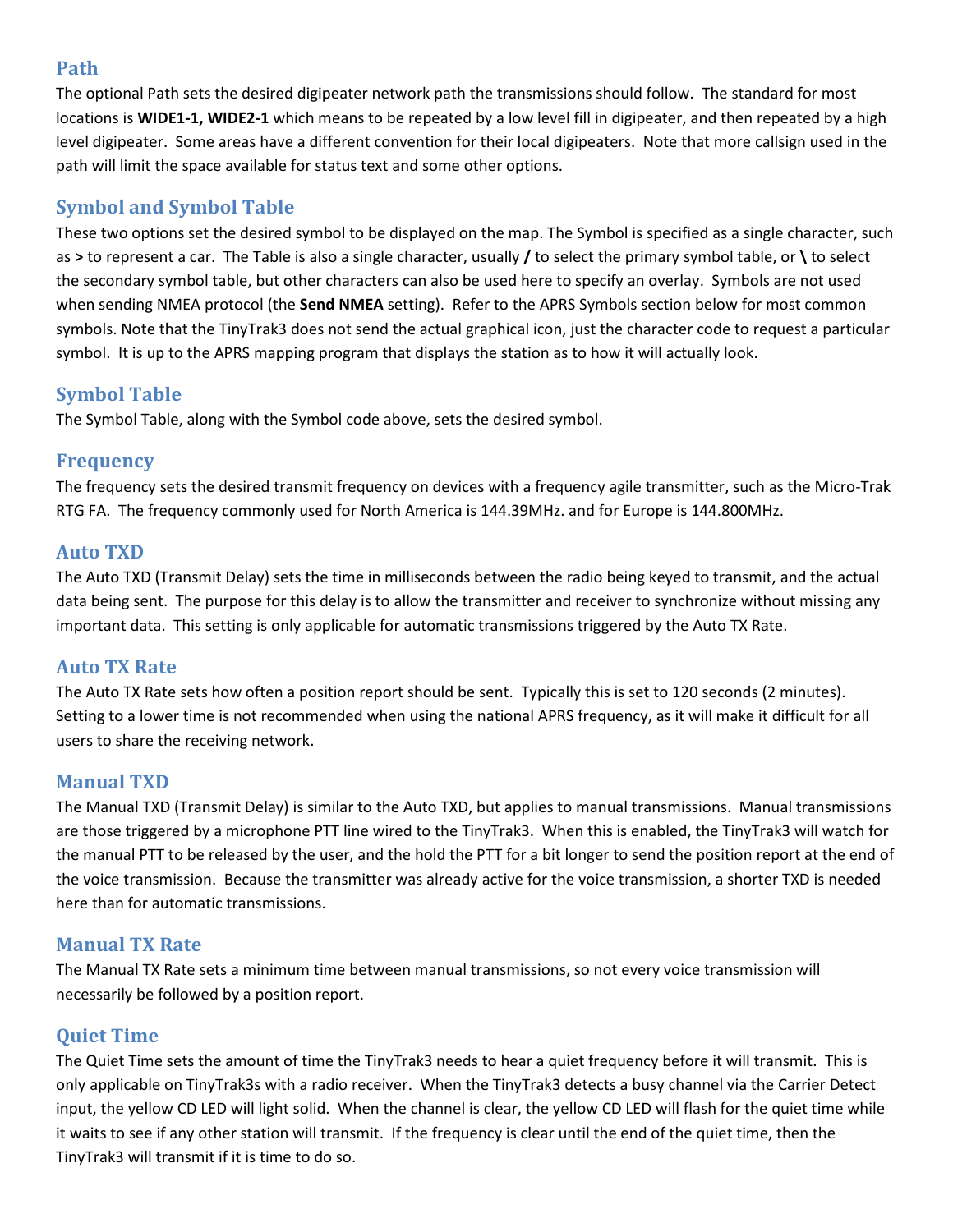#### **Calibration**

The Calibration setting is used to adjust the timing of the TinyTrak3's oscillator. This is usually not necessary, and should be left at the default 128.

#### Status Text

The Status Text is an optional comment that can be added to periodic position reports. Typically this is used to add additional information about the user or the user's vehicle, such as an email address. The number of digipeaters in the path can reduce the space available for the status text. If the primary and secondary status texts are identical, they will be combined to use less EEPROM space.

#### Send Every

The Send Every sets how often to send the status text in units of position reports. For example, Send Every 3 means to add the status text to every third position report.

#### Send Separate

The Send Separate option causes the status text to be sent as a separate packet right after a position report, rather than as a comment embedded in the report.

#### Don't Send '>'

The Don't Send '>' is used to give more freedom to status text transmissions. When the status text is sent as a separate transmission, it is typically sent after a > character, which signifies it as an APRS status. In order to send other types of APRS packets, such as a static position report, the > character must not be present.

#### Edit Telemetry

The Edit Telemetry buttons opens a new dialog with settings to control the telemetry options for the current configuration bank. See the Telemetry Settings section below for more details. This is only available for hardware which supports telemetry.

#### Transmit Altitude

The Transmit Altitude option allows the TinyTrak3 to transmit the GPS reported altitude, if present. Altitude information is found in the GPS's \$GPGGA sentence. Sending altitude is not an option when using the NMEA output protocol.

#### Allow Serial TTL

The Allow Serial TLL option will enable the TinyTrak3 to determine on power up whether it is connected to an RS-232 or TTL level GPS. This option is only needed when used with a TTL GPS. When enabled, the TinyTrak3 will flash the yellow and green LEDs 3 times together on power up, and then check for a TTL GPS. If a TTL GPS is found, it will flash the LEDs 3 more time to show that it is not in TTL mode.

#### No TX Out on PTT In

The No TX Out on PTT In option is used with the PTT IN line for manual transmissions. Typically, when the PTT IN is active, the PTT OUT line will be set active and the red PTT LED will light to show that a transmission will follow this voice transmission. When this option is checked, the PTT OUT line will not be activate until right after the PTT IN line is released. This can possibly cause a noticeable glitch as the transmitter unkeys and keys again, but it allows a single line to connect to both PTT IN and PTT OUT.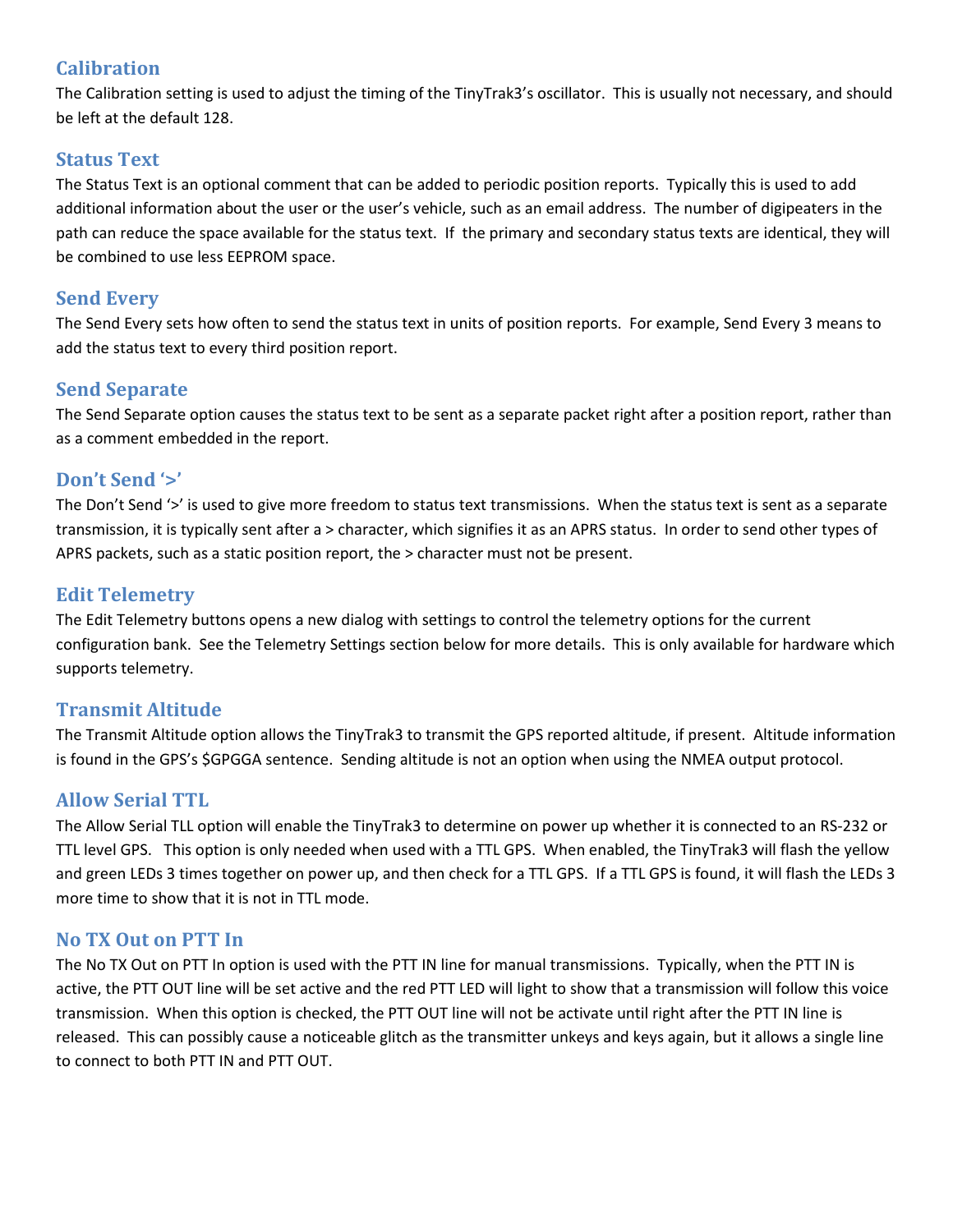#### Serial Out High

The Serial Out High option forces the serial output line to be held high rather than the default low. This is sometimes needed for GPSs, such as the Garmin eTrex, that have a sleep mode that stop NMEA output when no voltage is detected on the serial input line.

#### Alternate Digi Paths

The Alternate Digi Paths option will cause every other transmission to use the callsign and path settings from the unselected configuration bank. This can be used to send position packets over 2 different paths.

#### Invert CD In

The Invert CD In option causes the TinyTrak3 to consider a high level on the CD input pin to signify an active frequency, rather than the default low level. This is typically used when interfacing to a mobile radio via the 6 pin mini-din data jack. On the TinyTrak3Plus, R9 should be removed or centered when using that interface.

#### Only Send Valid

The Only Send Valid option prevents the TinyTrak3 from sending a position report when no GPS is connected, or when the connected GPS position is not known.

#### Send 300 Baud

The Send 300 Baud option puts the TinyTrak3 in 300 baud HF mode, where packet data is sent slower, and with the tones 1600Hz and 1800Hz. The 30-meter HF/FSK APRS frequency pair in the United States is 10.149.200 / 10.149.400 MHz. To transmit the correct frequency pair with the TinyTrak3's 300 baud audio tone pair, set your transceiver to 10.150.00 LSB or to 10.147.60 USB.

#### Serial 9600 Baud

The Serial 9600 Baud option set the serial baud rate to 9600 baud, rather than the default 4800 baud.

#### TX Twist

The TX Twist option causes the low tone of 1200Hz to be attenuated to ½ level compared to the high tone of 2200Hz. This can be used to compensate for pre-emphasis and de-emphasis, or lack thereof, in the radios used.

#### Send DAO

The Send DAO option adds extra resolution to the transmitter position report. Typical APRS resolution is about 20 meters, but with DAO enabled, the resolution is about 20 centimeters, which is usually higher than most GPSs accuracy. The DAO data is appended to the end of the position report, and it not available with the NMEA Out protocol.

#### No Startup Packet

The No Startup Packet option disabled the initial identification transmission that is sent when a TinyTrak3 is first powered up.

#### Timestamp

The Timestamp option enables a timestamp to be sent with the position report. The time sent is from the latest GPS data, and can either be in hours, minutes, & seconds (HMS) or days, hours, & minutes (DHM). This option is not used with the Mic-E protocol.

#### Enable Mic-E

The Enable Mic-E option set the TinyTrak3 to use the Mic-E protocol. This protocol is recommended because is it the most concise, and contains position, speed, course, and altitude, but it is binary encoded, so not easily human readable.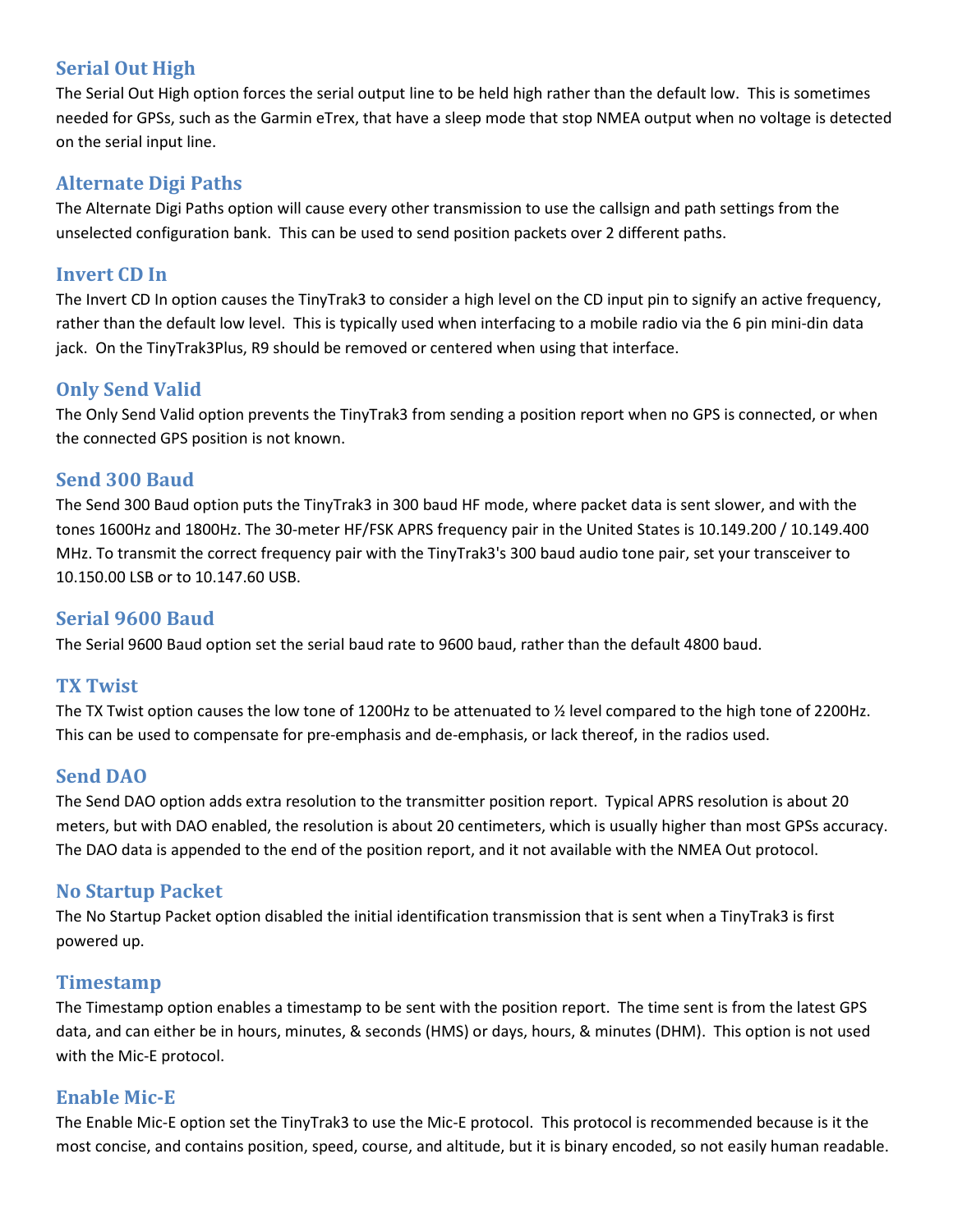The transmission data will look something like this: **N6BG-9>S8PRPY,RELAY,WIDE:'2+"!r,j/]"4K}** If Mic-E is not enabled, APRS Text protocol will be used.

#### Force Printable

The Force Printable option is a depreciated feature to correct a problem in older TNCs. It modified the Mic-E data slightly to avoid unprintable characters. It is not typically enabled.

#### Mic-E Message

The Mic-E Message sets one 8 pre-defined status messages encoded in the Mic-E protocol. Caution should be used when selecting the Emergency! setting, as it will alert most APRS users to your emergency status.

## Mic-E Path

The Mic-E Path sets one of 16 pre-defined routing paths encoded in the Mic-E protocol. This is typically not used, and should be left as Conventional.

#### Time Slotting Enable & Offset

The Time Slotting option is used to synchronize multiple trackers to pre-defined transmission times. When enabled, the tracker will transmit at the specified time offset after the top of the hour, and every Auto TX Rate seconds after that.

## SmartBeaconing Enable & Settings

The Smart Beaconing options are used to enable a dynamic automatic transmit rate. Rather than sending at a fixed time rate, SmartBeaconing allow transmissions to be sent more often as the speed increases, and less often when stopped. It also supports Corner Pegging, which causes transmission to be sent when the course changes. The Auto TX Rate is ignored when using SmartBeaconing.

The SmartBeaconing algorithm basically says that if the speed is faster than the Fast Speed setting, position reports will be sent at the Fast Rate. If the speed is slower than then Slow Speed, position reports will be sent at the Slow Rate. If the speed is in between, position reports will be scaled from the Fast Rate. So if the speed is ½ of the Fast Speed, the transmissions will be sent at  $\frac{1}{2}$  the Fast Rate frequency (i.e., if the Fast Rate was 90 seconds, it would send every 180 seconds.) More details on the SmartBeaconing algorithm can be found at http://www.hamhud.net/hh2/smartbeacon.html

#### Power Switch Enable & Time

The Power Switch option allows the power switch output line (J6 on the TinyTrak3Plus PCB) to be activated a preset time before a transmission will occur. This can be used to drive a relay to power up a GPS or a radio only when needed, in order to save battery. The Micro-Trak AIO should typically have this enabled.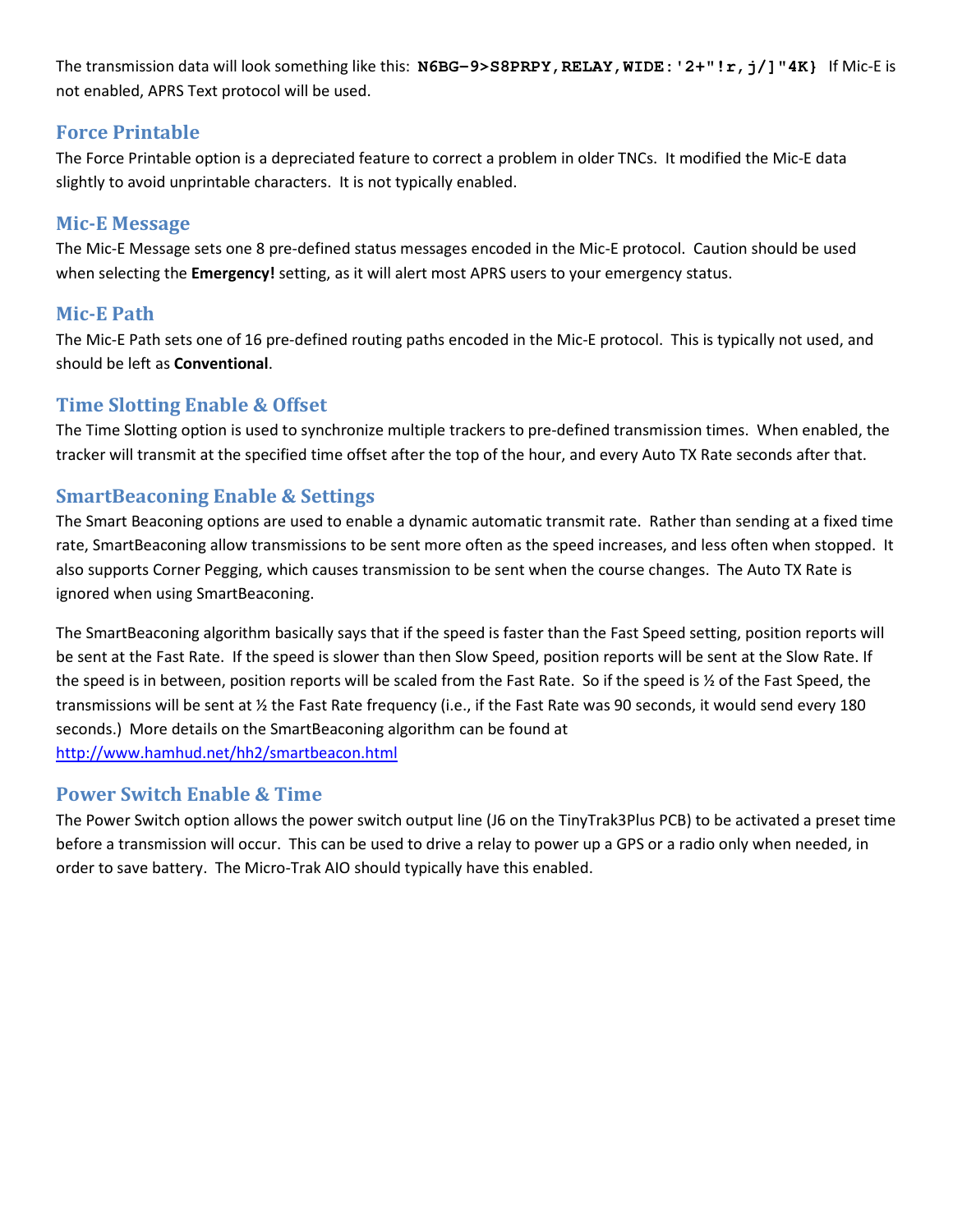## Telemetry Settings

This section will explain each of the settings in the Telemetry Settings dialog window, which is displayed when the Edit Telemetry button is pressed.

| <b>Telemetry Settings</b>                             | x                                       |
|-------------------------------------------------------|-----------------------------------------|
| Channels<br>Definition Rate<br><b>Definition Text</b> | <br>$\nabla$ Send Telemetry<br>I2<br>10 |
|                                                       | Cancel<br>OK                            |

#### Send Telemetry

The Send Telemetry option causes telemetry data to be appended to a Mic-E position report, after the optional status text.

## Telemetry Channels

The Telemetry Channels sets how many channels of telemetry should be sent in the telemetry data. The first channel is usually the supply voltage, sampled from PIC pin 7, the second channel is usually the temperature, sampled from PIC pin 8. The optional third channel will be sampled from PIC pin 11.

#### Telemetry Definition Rate

The Telemetry Definition Rate sets how often to send the telemetry definitions strings, in units of telemetry reports.

## Telemetry Definition Text

The Telemetry Definition Text allows telemetry definitions to be sent regularly to describe and adjust the telemetry reports. It should be entered in a form like this:

```
:MYCALL :PARM.Battery,Temp 
:MYCALL :UNIT.Volts,Deg.F 
:MYCALL :EQNS.0,0.0293,0,0,0.88,-459.67 
:MYCALL :BITS.00000000, TinyTrak
```
Where MYCALL is the callsign of the tracker, padded with spaces to length 9. The PARM line give a description of each telemetry channel. The UNIT line gives a textual unit to describe each channel. The EQNS line gives a A B, and C for each channel such that the telemetry x value should be calculated to be  $Ax^2 + Bx + C$ . The BITS line describes the digital telemetry (not used) and give a project name for the telemetry.

The EQNS above were calculated in the following way. Since the supply voltage is fed through a 10K & 2K voltage divider, the voltage presented to PIC pin 7 is 2K/(10K+2K) or 1/6 the supply voltage. The read value is converted to a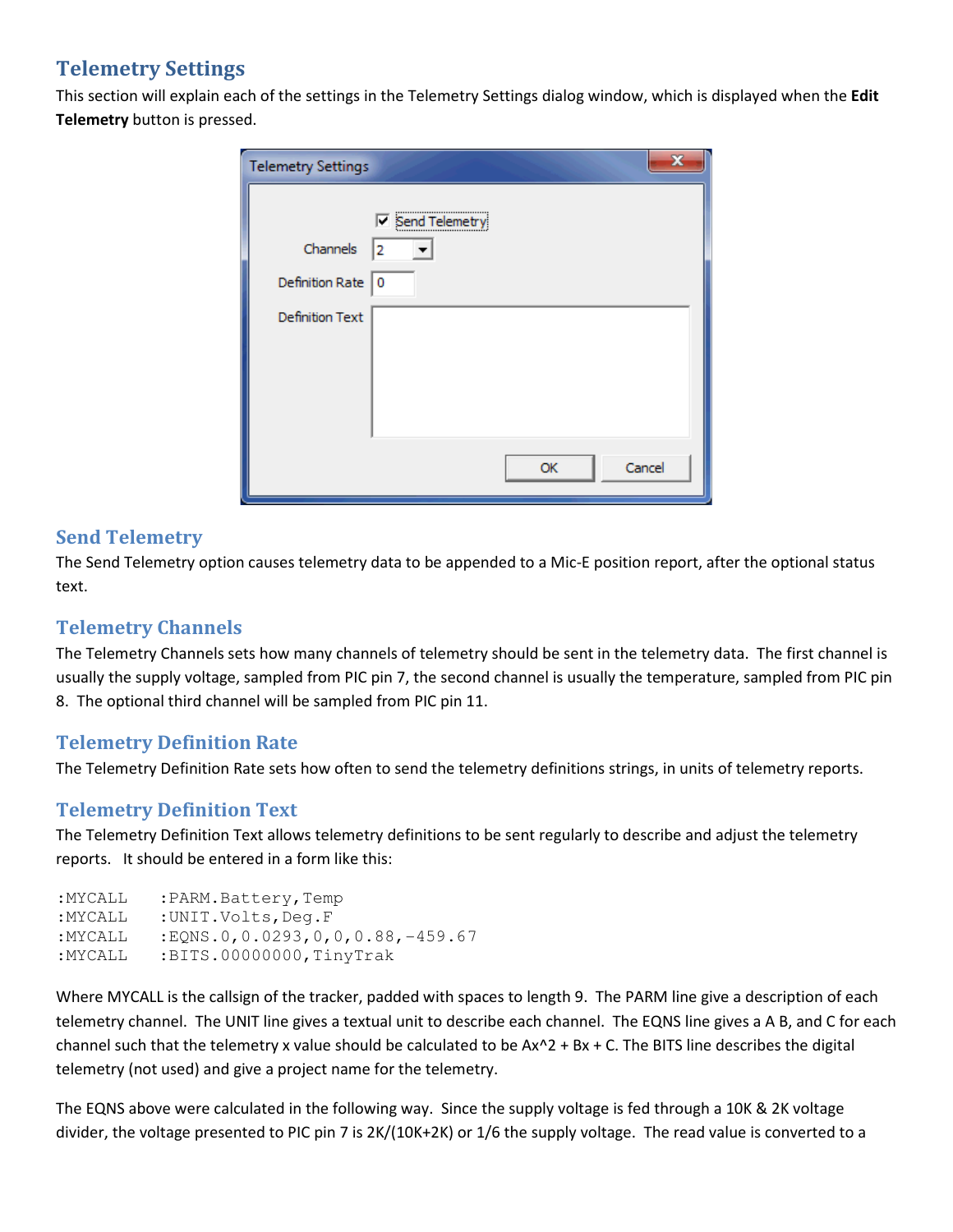number between 0 (for 0 volts) and 1023 (for 5 volts). So the actual voltage can be found my multiplying the reported number by  $5V/1023*6$  or 0.0293. So A = 0, B = 0.0293, and C = 0 (the first 3 numbers in the EQNS list.

The temperature sensor reports 10mV / deg K, and deg F = deg K  $*$  9/5 – 459.67, so to convert to deg F, the reported value is multiplied by  $(5V/1023) / 0.01V * 9/5 = 0.88$  and then 459.67 is subtracted.

For Celsius, deg C = deg K – 273.15, so to convert to deg C, the reported value is multiplied by (5V/1023) / 0.01V = 0.489 and then 273.15 is subtracted. Use the equations below.

:MYCALL :PARM.Battery,Temp :MYCALL :UNIT.Volts,Deg.C :MYCALL :EQNS.0,0.0293,0,0,0.489,-273.15 :MYCALL :BITS.00000000,TinyTrak